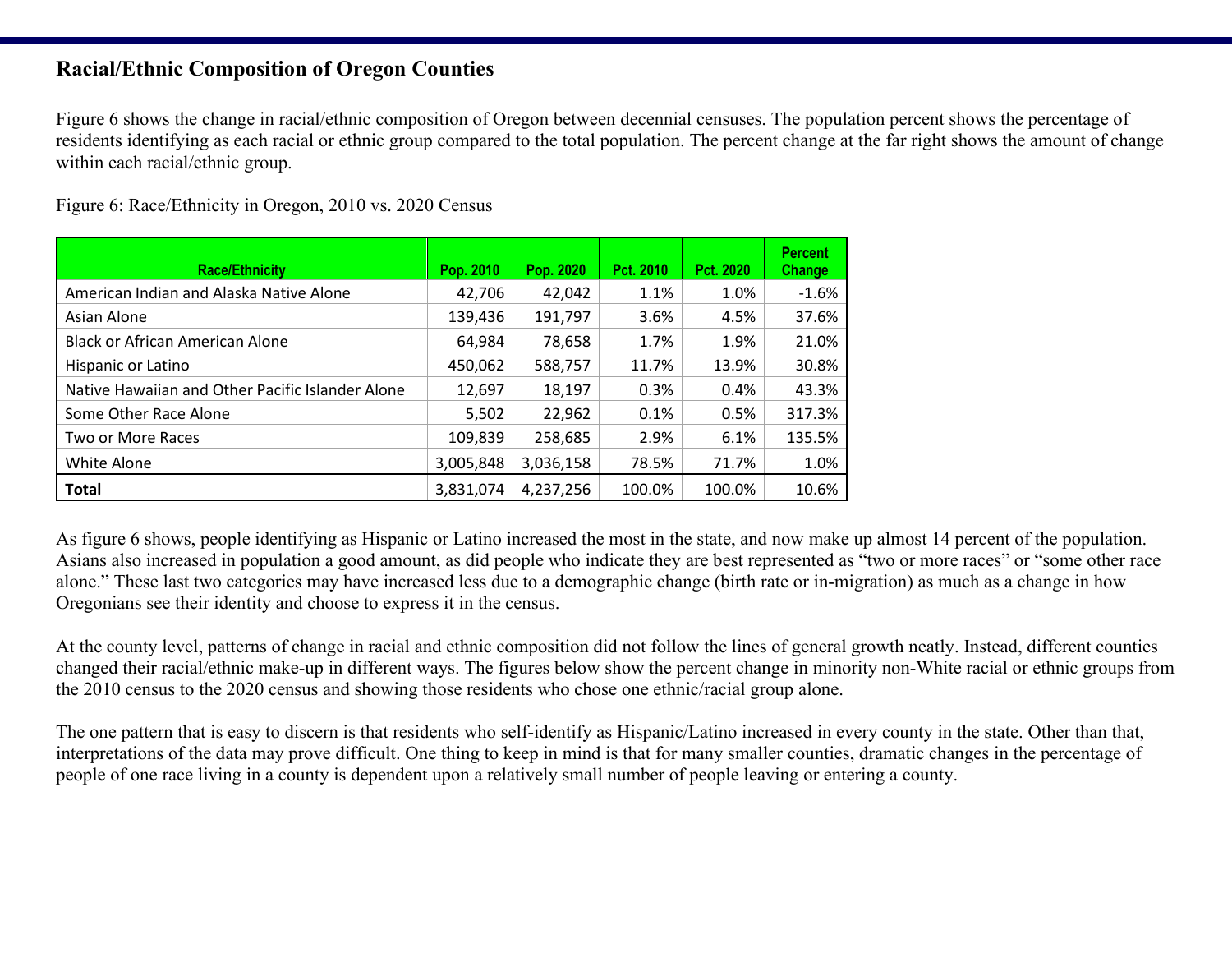It should be noted that in 1999, the Supreme Court ruled that statistical sampling may not be used in calculating the population for purposes of apportionment.<sup>[1](#page-11-0)</sup> Because sampling was proposed by the Census Bureau to eliminate potential biases in the count, we must recognize that the data displayed here could potentially undercount Hispanic and non-White race/ethnicity categories.

Figures 7-11, Changes in Race/Ethnicity by County, 2010 Census vs 2020 Census

<span id="page-11-0"></span>

<sup>1</sup> *Department of Commerce v. United States House of Representatives,* 525 U.S. 316 (1999)